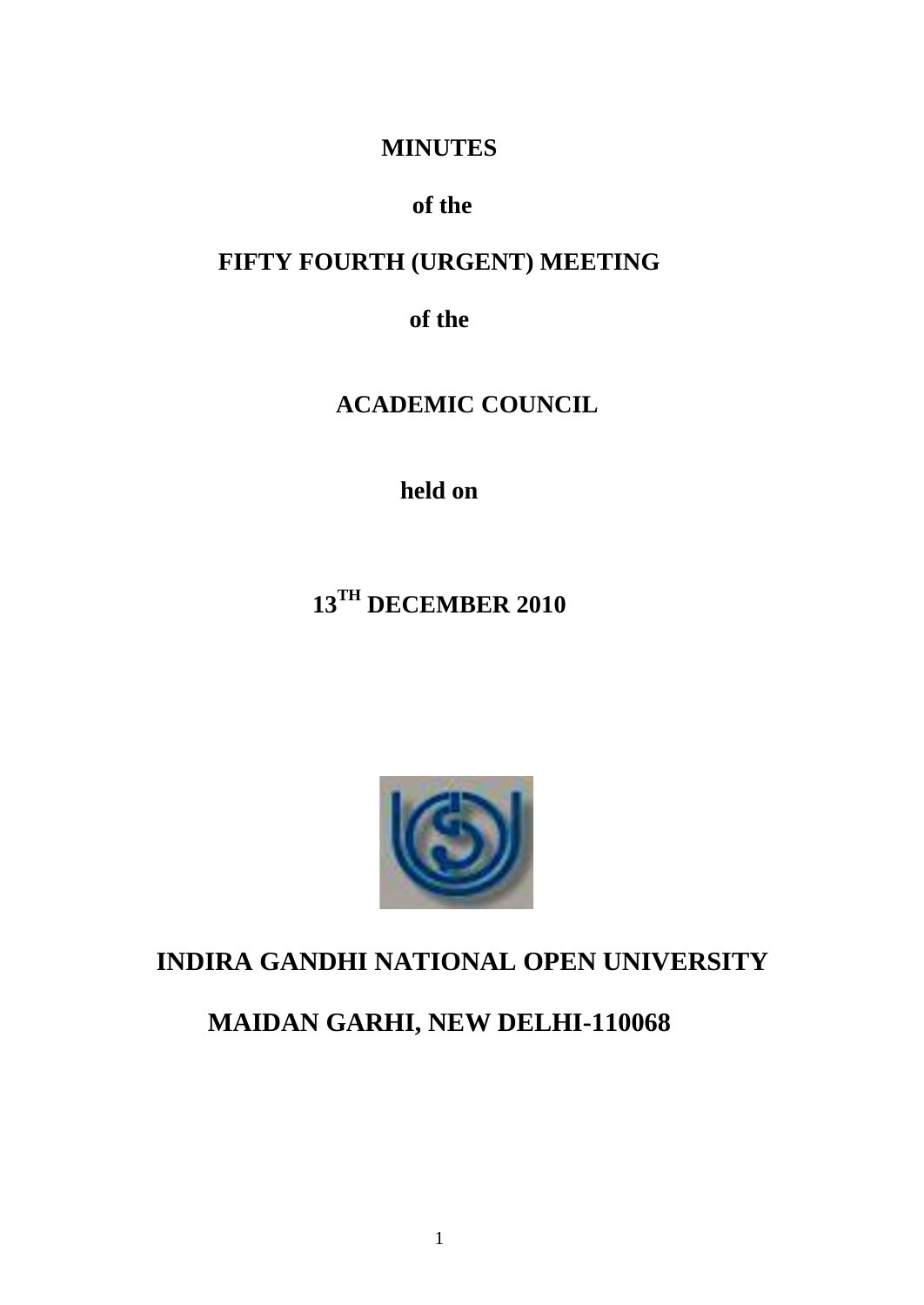### **IGNOU**

### **MINUTES OF THE FIFTY FOURTH (URGENT) MEETING OF THE ACADEMIC COUNCIL HELD ON 13TH DECEMBER 2010 AT 2.30 P.M. IN THE CONFERENCE ROOM, BLOCK-8 IGNOU, MAIDAN GARHI, NEW DELHI - 110 068.**

The following were present:

| 1. | Prof. V. N. Rajasekharan Pillai, Vice-Chancellor |                | Chairman                 |
|----|--------------------------------------------------|----------------|--------------------------|
| 2. | Dr. Latha Pillai, PVC                            |                | Ex-officio Member        |
| 3. | Prof. Parvin Sinclair, PVC                       |                | Ex-officio Member        |
| 4. | Prof. P.R. Ramanujam, PVC                        |                | Ex-officio Member        |
| 5. | Prof. Rita Rani Paliwal, Director, SOH           |                | Ex-officio Member        |
| 6. | Prof. Gopinath Pradhan, Director, SOSS           |                | Ex-officio Member        |
| 7. | Prof. Vibha Joshi, Director, SOE                 |                | Ex-officio Member        |
| 8. | Prof. Geeta Kaicker, Director, SOS               |                | Ex-officio Member        |
|    | 9. Prof. Naval Kishore, Director, SOMS           |                | Ex-officio Member        |
|    | 10. Prof. M. Aslam, Director, SOCE               |                | <b>Ex-officio Member</b> |
|    | 11. Prof. Ajit Kumar, Director, SOET             |                | Ex-officio Member        |
|    | 12. Prof. K. Elumalai, Director, SOL             |                | Ex-officio Member        |
|    | 13. Prof. M.K. Salooja, Director, SOA            |                | Ex-officio Member        |
|    | 14. Prof. C. Gajendra Naidu, Director, SOVET     |                | Ex-officio Member        |
|    | 15. Prof. Shambhu Nath Singh, Director, SOJNMS   | $\overline{a}$ | Ex-officio Member        |
|    | 16. Dr. Harkirat Bains, Director (I/c), SOTHSSM  | $\overline{a}$ | Ex-officio Member        |
|    | 17. Prof. Gracious Thomas, Director, SOSW        | $\overline{a}$ | Ex-officio Member        |
|    | 18. Prof. Savita Singh, Director, SOGDS          | $\overline{a}$ | Ex-officio Member        |
|    | 19. Prof. B. K. Pattanaik, Director, SOEDS       |                | Ex-officio Member        |
|    | 20. Prof. Sunil Kumar, Director, SOPVA           |                | Ex-officio Member        |
|    | 21. Prof. T.K. Jena, SOHS                        |                | Member                   |
|    | 22. Dr. Nehal A Farooque, Reader, SOEDS          |                | Member                   |
|    | 23. Dr. Babu P. Ramesh, Reader, SOITS            | $\overline{a}$ | Member                   |
|    | 24. Dr. A.K. Gaba, Reader, SOVET                 |                | Member                   |
|    | 25. Sh. P.V. Suresh, Lecturer, SOCIS             |                | Member                   |
|    | 26. Dr. Kamalika Banerjee, Lecturer, SOS         |                | Member                   |
|    | 27. Sh. Arvind Kr. Dubey, Lecturer, SOTHSSM      |                | Member                   |
|    | 28. Sh. S.K. Arora, Librarian                    |                | Member                   |
|    | 29. Dr. R.R. Rausaria, Director, DEC             |                | Member                   |
|    | 30. Dr. Kusum Sharma, Director, ID               |                | Member                   |
|    | 31. Prof. K.P. Singh                             |                | Member                   |
|    | 32. Prof. Rama Mohan Rao                         |                | Member                   |
|    | 33. Prof. L. Venugopal Reddy,                    |                | Member                   |
|    | 34. Dr. C.K. Ghosh, Director, NCIDE              |                | Member                   |
|    | 35. Prof. Pushplata Tripathi, Registrar, SED     |                | Member                   |
|    | 36. Dr. Pankaj Khare, Registrar, SRD             |                | Member                   |
|    | 37. Prof. M.S. Senam Raju                        |                | <b>Member Secretary</b>  |
|    |                                                  |                |                          |

Prof. A.K. Agarwal, SOHS attended the meeting on behalf of Director, SOHS.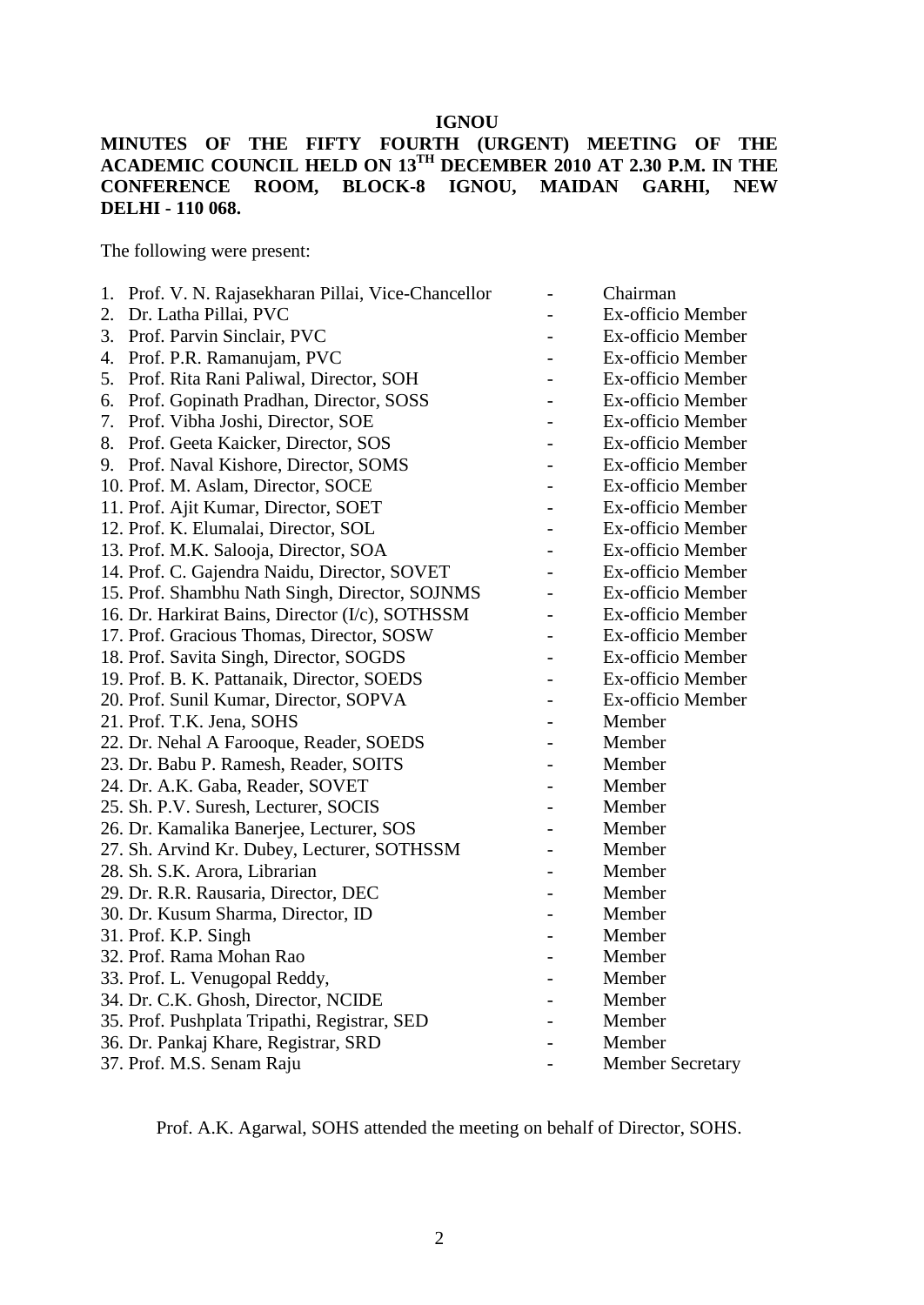Dr. Vikas Gupta and Dr. Nalini A. Lele, Directors DEC attended the meeting as special invitees.

Prof. K.R. Srivasthan, PVC, Prof. Bimla Kapoor, Director, SOHS, Prof. Manohar Lal, Director, SOCIS, Prof. G. Choudhary, Director, SOFL, Prof. K. Satchidanandan, Director, SOTST, Dr. Nandini Sinha Kapoor, Director (I/c), SOITS, Prof. Anjila Gupta, SOSS, Sh. Ravi Kanth, Director, EMPC, Prof. N. Mukunda, Prof. Mahendra Dev, Dr. George Mathew, Prof. N.K. Jain, Prof. Uma Alladi, Dr. D.K. Datta Majumdar, Dr. K.V. Peter, Prof. Mohammad Miya, Prof. Devi Singh, Prof. S.N. Maheshwari, and Prof. Kannan M. Modugalya, could not attend the meeting.

Shri K. D. Sharma, Assistant Registrar, ACD was present to assist the Council.

At the outset, the Chairman welcomed the members of the Academic Council to the 54<sup>th</sup> Urgent meeting.

Before initiating the detailed discussion of the matter the Chairman informed that Dr. D.K. Choudhry, Pro-Vice-Chancellor, IGNOU and the member of the Academic Council had passed away on 13.11.2010.

Dr. D.K. Choudhry was born on  $16<sup>th</sup>$  July, 1948 and joined IGNOU as Assistant Director on 1986. He became Regional Director of Delhi Region and Regional Director in Professor Scale from 13.07.1996. He became Director, RSD from 01.09.1999 to 31.08.2004 and In-charge Student Support Service Centre from 31.01.2005 to 31.01.2007 and Pro-Vice-Chancellor from 02.07.2007 to 02.07.2010 and retired on 31.07.2010. He was again appointed as Pro-Vice-Chancellor from 02.08.2010 to till his untimely demise. Prior to joining the University worked as Research Associate, Punjabi University, Patiala, Lecturer, University College, Kurukshetra; and Directorate of Correspondence Courses, Kurukshetra University.

The Council appreciated contributions made by Dr. D. K. Choudhry in the development of the University while working at different levels since initial appointment in IGNOU since 1986.

The Academic Council took on record the contributions made by Dr. D. K. Choudhry in the deliberations of the Academic Council as member since his appointment as Pro Vice-Chancellor in the University. The Academic Council observed two minute silence to pay its respects to the departed soul. The Council requested the Chairman to convey the condolences to the bereaved family on behalf of Academic Council.

Initiating the discussions the Chairman apprised the members of the Council that the purpose for the urgent meeting is to discuss the matters relating to the pending declaration of results of students for the June, 2010 term end examination and prior to that and discuss the matters relating to the difficulties being faced by the University in declaration of complete results of the students with in time frame as per the Ordinance on Conduct of Examination and Evaluation of Students Performance.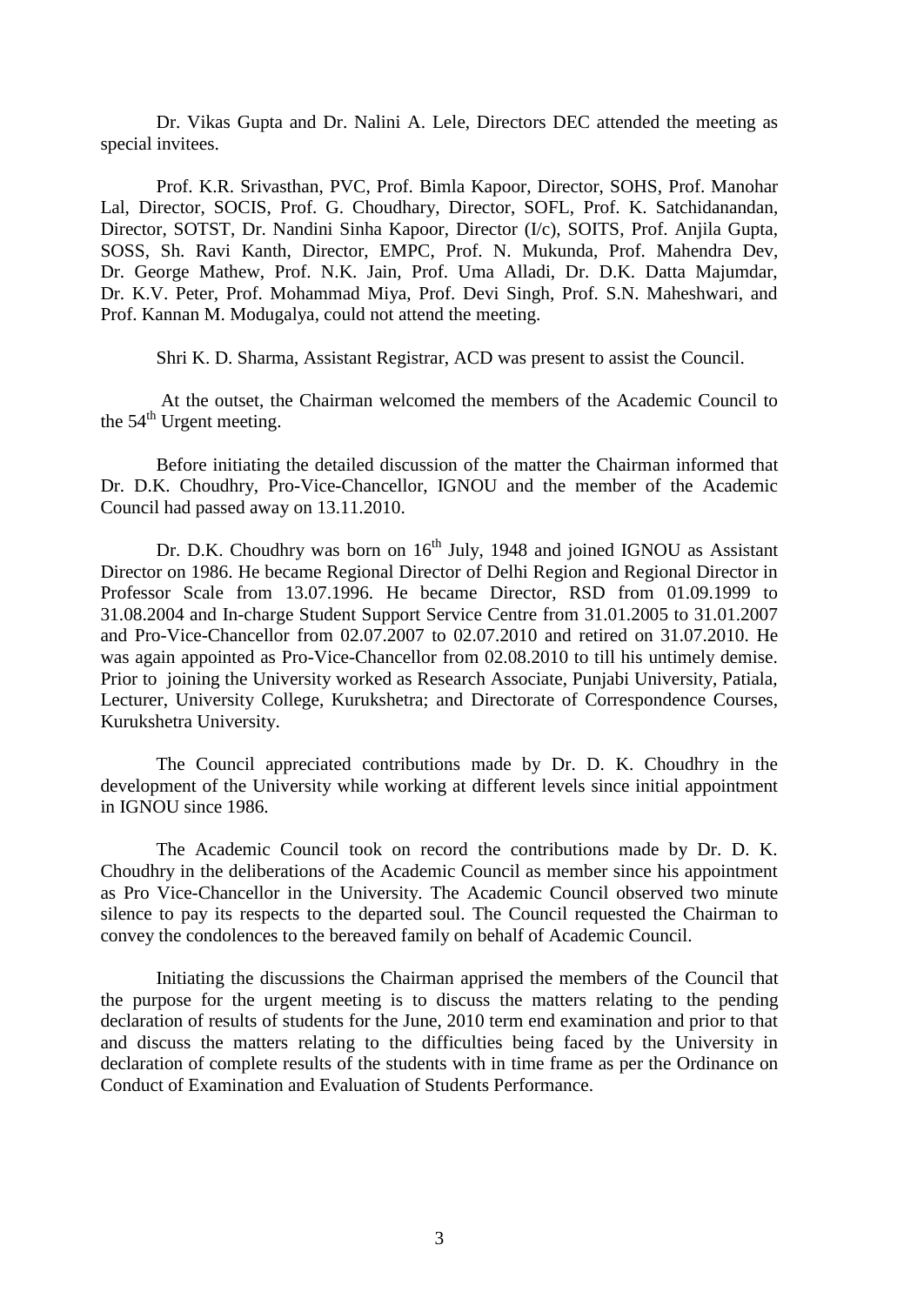The Chairman further informed the members that about several ten thousands of results of the candidates are pending for declaration by the University for June 2010 Term-End Examination and prior to that. The data circulated **(Annexure 1)** reflects that approximately 25101 results have not yet been declared for December 2009 and June 2010 Term End Examinations. This is bringing bad name to the University. It is the duty of the University to declare the result at the earliest and definitely before the students appear for the next semester examination. The University has mandated that the results shall be declared in 45 days after the examination are over.

The Registrar, SED informed the members about the process appointment of evaluators and Clause 6 *(Appointment of paper setters/Moderators/Examiners)* of the Ordinance empowers:

"The Directors of Schools to draw up a panel of paper setters, moderators and examiners in accordance with the provisions of Statute 10(4) (iv) and submit them to the Vice-Chancellor who shall appoint the paper setters, moderators and examiners from such panels for a period of three years.

Provided that only those persons who have at least 5 years of teaching/academic experience shall be eligible for inclusion in the panel."

The Students Evaluation Division forwarded the Bio-Data of experts for appointment as Evaluators/ Examiners to various schools is yet to be received. Some of them were forwarded to the concerned schools as early as on 26.10.2010.

With this brief the Chairman requested the members to deliberate and give suggestions to structure the activities in order to declare the results with in 45 days of completion of the Term End Examinations.

The members appreciated the concern of the Chairman Academic Council. During the course of discussion the members noted the reasons for delay in declaration of results which includes:

- 1. Shortage in number of Evaluators.
- 2. Non submission of Assignments.
- 3. Time taken by the Evaluator in evaluating the answer scripts and submitting it to the university.

The members of the Academic Council expressed that the University should have a proper plan in advance to declare the results timely. This would include long term and short term planning.

Based on discussions, the Academic Council took following decision:

- 1. Spot Evaluation at HQs and at zonal level be initiated.
- 2. The answer scripts should be sent on day to day basis by the Exam Centres to the concerned Zonal Centres with in a day without fail.
- 3. The spot evaluation should start the very next day of the conduct of examination.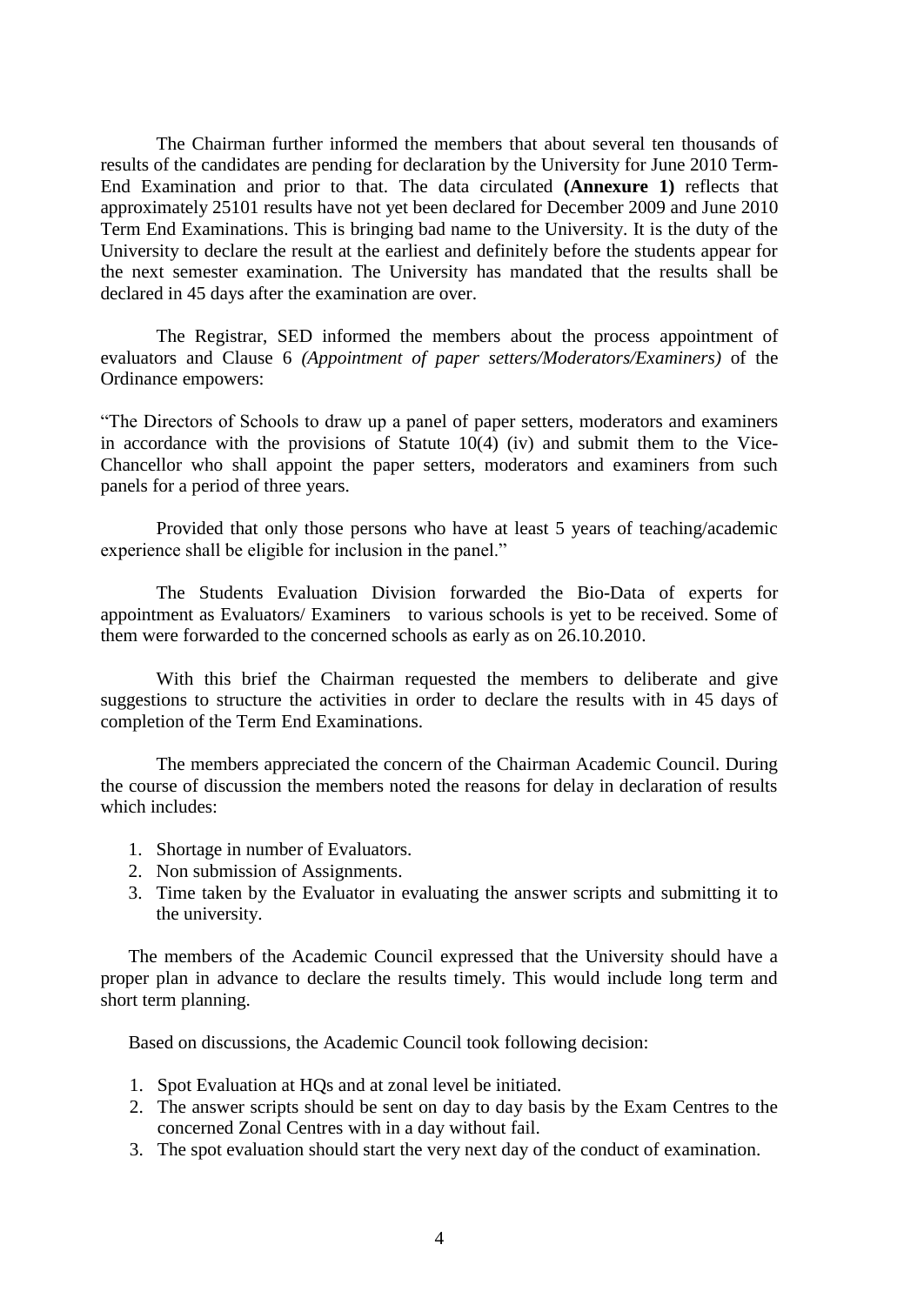- 4. The evaluators attending the duty of spot evaluation be paid spot payment (in cash).
- 5. The Council decided to delete the following paragraph from Clause 6 *(Appointment of paper setters/Moderators/Examiners)* of the Ordinance :

"Provided that only those persons who have at least 5 years of teaching/academic experience shall be eligible for inclusion in the panel."

- 6. All the Academic Counsellors already approved by the respective schools stand approved as Evaluators and Examiners in the concerned course / discipline.
- 7. The Course Writers / Content Editors and Other Senior Subject Experts also stand approved as Evaluators and Examiners in the concerned discipline.
- 8. Keeping in view the ordinance to declare the results in 45 days, the Council authorized the Chairman, Academic Council to consider and approve the list of Evaluators sent by the RDs / RCs / Zonal Evaluation Centres any individual request, for appointment as Evaluators and Examiners.
- 9. The submission of assignments be made mandatory for issuance of admit card for Term End Examination by the Student Evaluation Division. For this purpose all RCs must send online data relating to submission of assignments by the students to SED & SRD timely.

In order to implement above, uniform time schedule for all the programme / courses across the RCs, the following issues needs to be amalgamated:-

- Admission Schedule
- Material distribution along with assignment
- Counseling sessions
- Submission of assignments
- Last date for submission of TEE forms with different levels of late fees
- Issuance of Admit Card

The School wise committees are constituted to frame the guidelines and monitor the above activities:

- 1. Director Concerned school
- 2. Director, RSD
- 3. Registrar, SED
- 4. Registrar, SRD
- 5. Registrar, MPDD
- 6. Programme Coordinator
- 7. Discipline Coordinator
- 10. The SED should explore the possibilities to maintain the confidentiality of the students by the evaluators to have the process of coding and decoding the answer scripts.